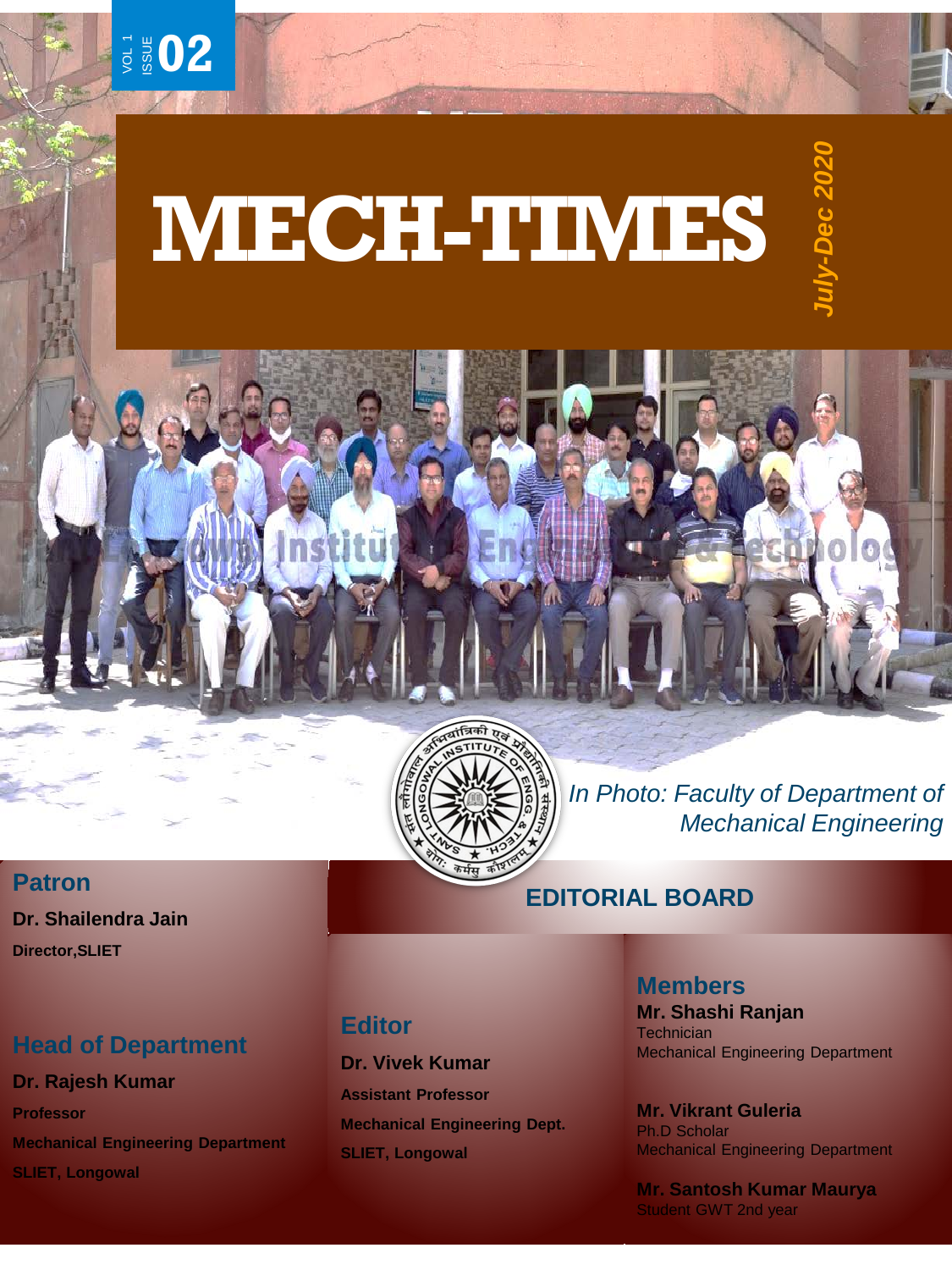# **Faculty Achievements**

# **Contents**

| Faculty Achievements2-3                                                                                  |
|----------------------------------------------------------------------------------------------------------|
| Joining of New Faculty<br>Members3                                                                       |
| Collaborative Activities4                                                                                |
| <b>Short Term Courses Organized</b><br>by the Department4-6                                              |
| <b>Technical Sessions</b><br>Chaired/Technical Program<br>Committee Members in<br>Different Conferences6 |
| Guest Editor for the Journal "<br>Measurement" 6                                                         |
| Expert Lectures Delivered7                                                                               |
| Faculty Publications8-9                                                                                  |

1. A design patent (No. 325941-001, dated 15.01.2020) on "Multi point tapper device for pressurizing piezoelectric element" has been granted (date of issue: 28.10.2020) to Sant Longowal Institute of Engineering & Technology, Prof. Rajesh Kumar and Ph.D. Scholar Mr. Nitin Yadav of Mechanical Engineering Department.





Education is the most powerful weapon which you can use to change the world.

 $\sim$ Nelson Mandela $\sim$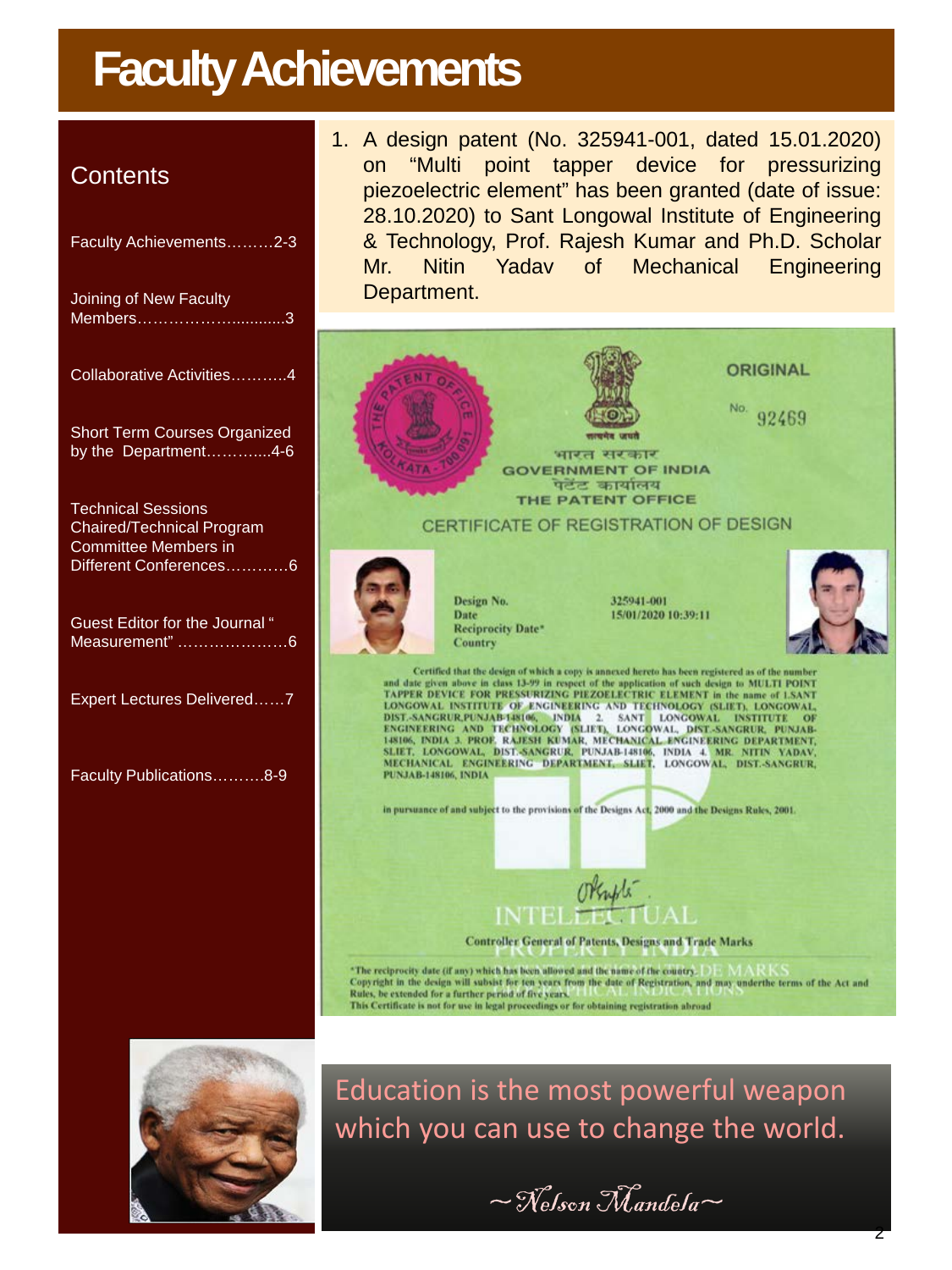2. "ULEKTZ WALL OF FAME - 2020 Certificate" awarded to **Prof. Arvind Jayant** by the Academic Council of ULEKTZ as one of the **Top 50 Expert Faculties** in the field of Automobile/ Bio-Chemical /**Industrial Engineering** Environmental / Ceramic / Bio-Technology Engineering Across India for the year 2019.



# Joining of New Faculty Members



#### **Divesh Bharti**

1. M.Tech. (Mechanical Engineering with specialization in Energy System), IIT Mandi, Himachal Pradesh. 2019 2. B.E. (Mechanical Engineering with specialization in Manufacturing Engineering), SLIET Longowal. 2017 3. Diploma (Mechanical Engineering), Govt. Polytechnic Kangra, Himachal Pradesh. 2014



#### **Dr. Yogesh Verma**

1. Ph.D. (2014-2019) in Structural Vibration from Indian Institute of Technology, Kharagpur 2. M.Tech (2012-2014) in Machine Design and Analysis from National Institute of Technology, Rourkela 3. B.Tech (2006-2010) in Mechanical Engineering from U.P.T.U (G.B.T.U)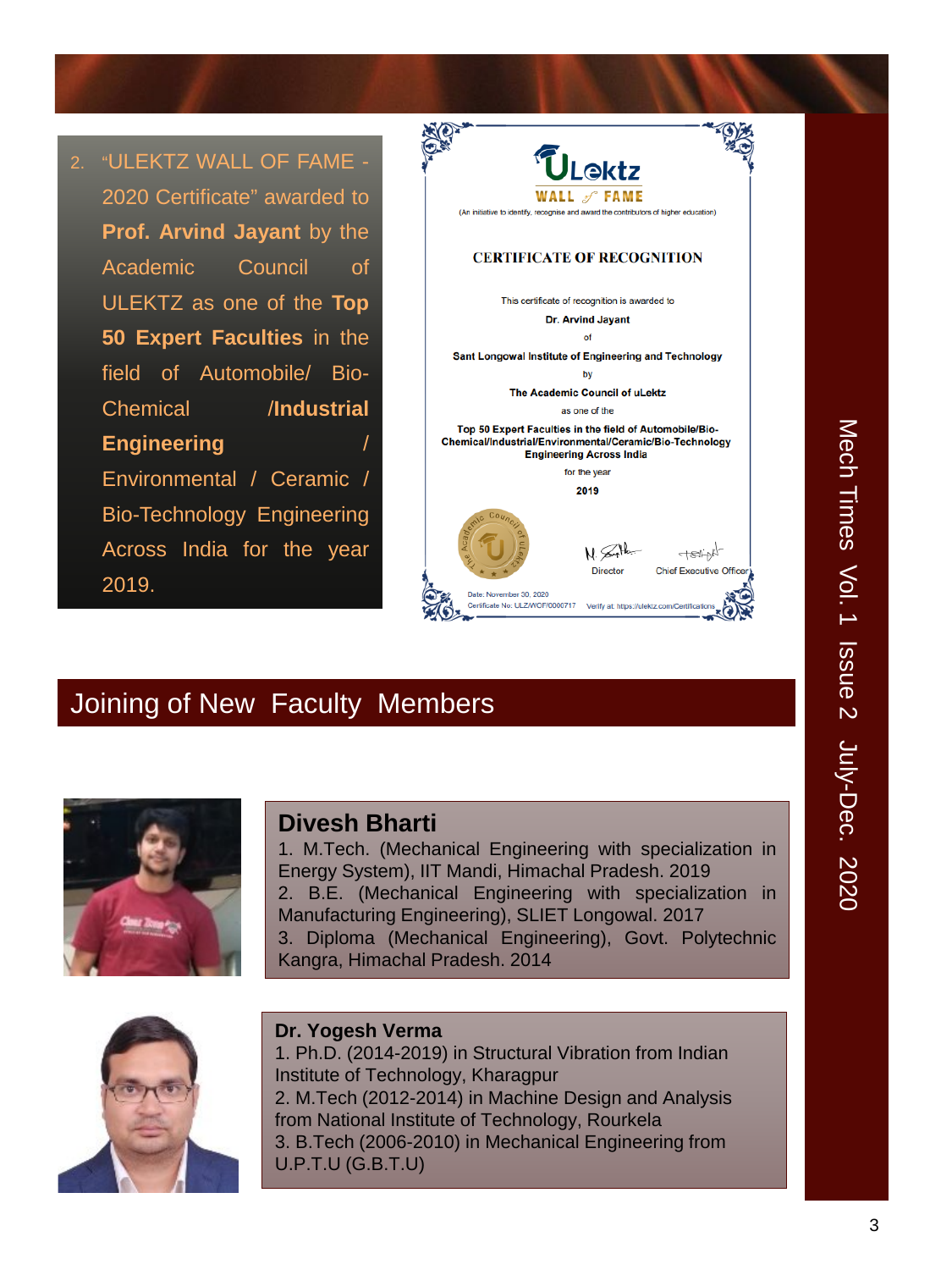# **Collaborative Activities**

- 1. Department of Mechanical Engineering of Sant Longowal Institute of Engineering and Technology in collaboration with Mechanical Engineering Department of NIT Uttarakhand has organized TEQIP-III sponsored One-week Faculty Development Programme (FDP) on "2D Graphics for Scientific Reporting" during July 27-31, 2020 at Sant Longowal Institute of Engineering and Technology, Longowal (Punjab).
- 2. A One Week Short-term Training Program on "Computational Techniques and Programming" for UG students sponsored by TEQIP-III was jointly organized by Department of Mechanical Engineering, National Institute of Technology, Uttarakhand and SLIET Longowal during July 20-25, 2020.

# **Short Term Courses Organized by the Department**

1. Department of Mechanical Engineering, SLIET Longowal had organised a one week online short-term course on "Energy Management for Economic Prosperity and Ecological Stability – (EMEPES-2020)", sponsored 4under QIP by AICTE, New Delhi during Sept 21-26, 2020. The event was Coordinated by Dr. R. K. Yadav & Dr. Indraj Singh under chairmanship of Prof. Rajesh Kumar, HOD (Mechanical Engineering).





al, Sangrur, Punjab-148106

Topic-Audit in Paper<br>Industry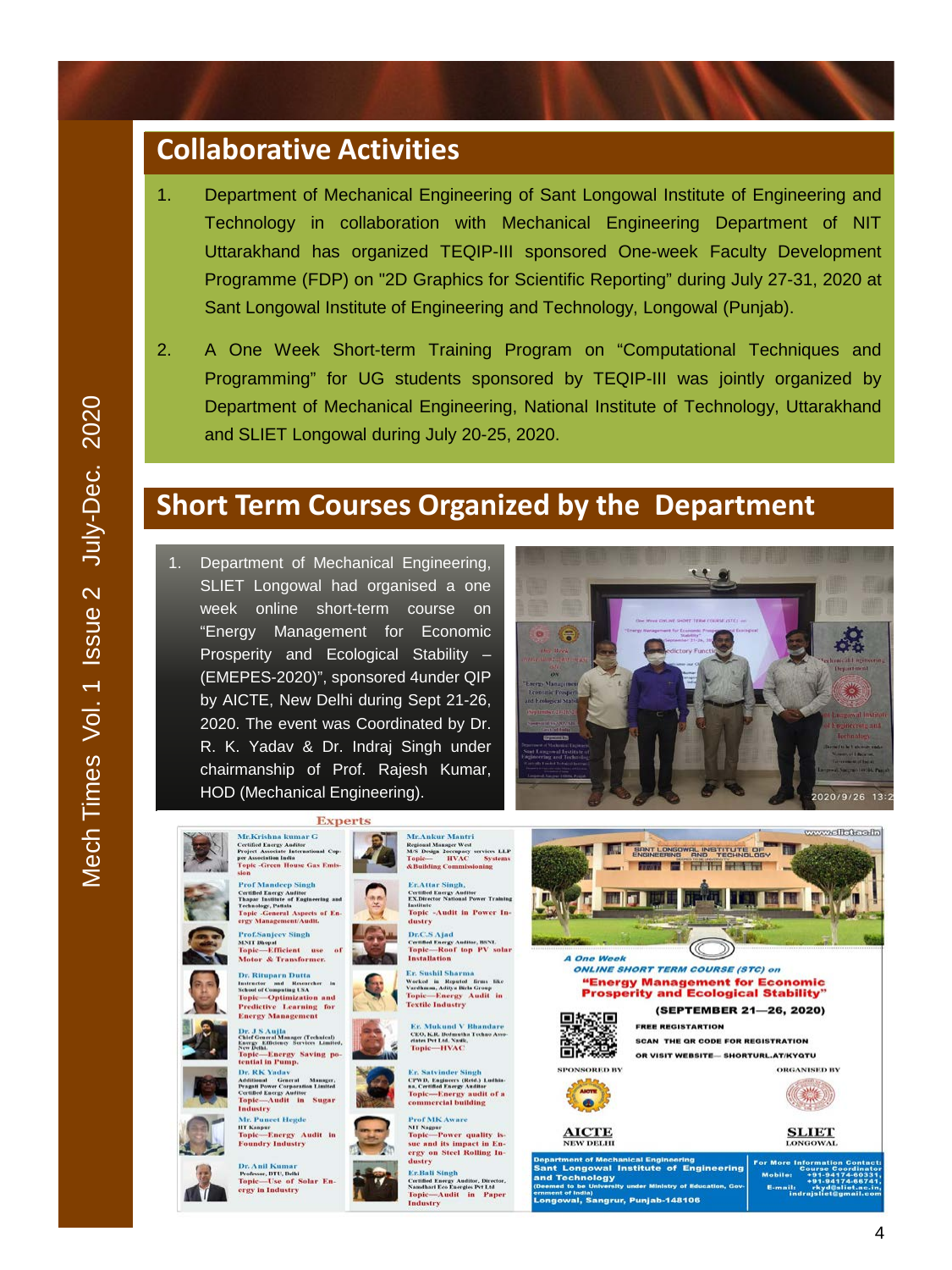2. One week online short-term course (e-STC) on 'Advanced Manufacturing Technology & Applications (AMTA 2020)' was held in the Department of Mechanical Engineering, SLIET, Longowal from 23 -28 November 2020. The Co-Ordinator's of e-STC AMTA 2020 were Prof. Shankar Singh and Dr. Indraj Singh. The Chairman AMTA 2020 was Prof Rajesh Kumar, HOD (Mechanical).

The objective of the online short- term course AMTA 2020 was to share with the participants the cutting-edge research and developments, carried out/observed, by the speakers in advanced manufacturing domain, for products having immediate industrial applications, for "Atma Nirbhar Bharat". The speakers are distinguished research faculties from Foreign Universities (Hungry, Northern Ireland and South Africa), IIT's, NIT's and other well reputed institutions.

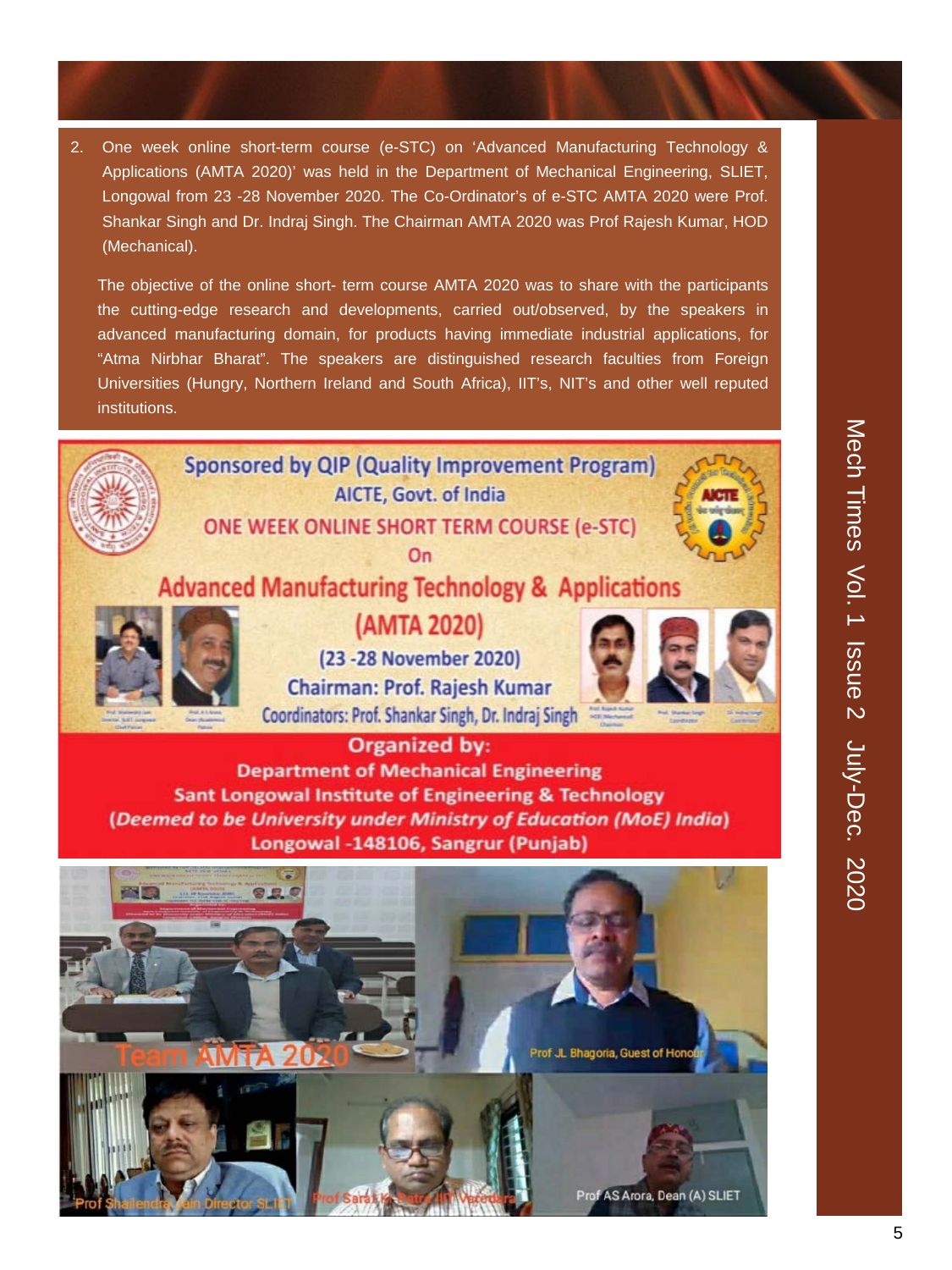3. A STC on "Implications and Realities of Industry 4.0" under TEQIP-III was organized by the Department of Mechanical Engineering, SLIET Longowal during21-25th December 2020. The event was Coordinated by Dr. Sunil Kumar, Dr. Harish Arya & Er. Sumit Kumar.

# **Technical Sessions Chaired/Technical Program Committee Members in Different Conferences**

- 1. Dr Shankar Singh, Professor (Mechanical Engg.) acted as Session Chair (online mode) of Technical Session in 11th International Conference on Materials Processing & Characterization-2020 (ICMPC 2020) organized by Department of Mechanical Engineering, Indian Institute of Technology, Indore (IIT, Indore) during 15-17 December 2020.
- 2. Dr. Vivek Kumar, Assistant Professor, SLIET Longowal acted as Session Chair of Technical Session in AICTE sponsored 3rd International E-Conference on "Cutting Edge Technological Challenges in Mechanical Engineering (CETCME-2020)" organized by Noida Institute of Engineering & Technology (NIET), Greater Noida during 21-22 August, 2020.
- 3. Dr. Vivek Kumar, Assistant Professor, SLIET Longowal served as Member, Technical Program Committee in The 7th International Symposium on Innovation & Sustainability of Modern Railway (ISMR' 2020) held during October 23-25, 2020
- 4. Dr. Sunil Kumar, Assistant Professor, SLIET Longowal Chaired the session in Virtual format for track: Role of Materials in Industrial Engineering in the International Conference-CAMSE-2020 held during December 28-30, 2020 organized by B R Ambedkar National Institute of Technology, Jalandhar, Punjab.
- 5. Dr. Indraj Singh, Associatet Professor, SLIET Longowal chaired a session in International conference on Futuristic and Sustainable Aspects in Engineering and Technology (FSAET-2020) Organized by Department of Mechanical & amp; Civil Engineering of GLA University Mathura, UP, during December 18-19, 2020.

# **Guest Editor for the Journal " Measurement"**

Prof. Rajesh Kumar, HOD (ME) has been assigned to handle a Special Issue on "Condition Monitoring and Defects Prognosis of Mechanical Systems" as one of the Guest Editors for the Journal "Measurement" published by Elsevier.

**"If you fail, never give up because FAIL means "First Attempt In Learning".**

**-Dr. A. P. J. Abdul Kalam**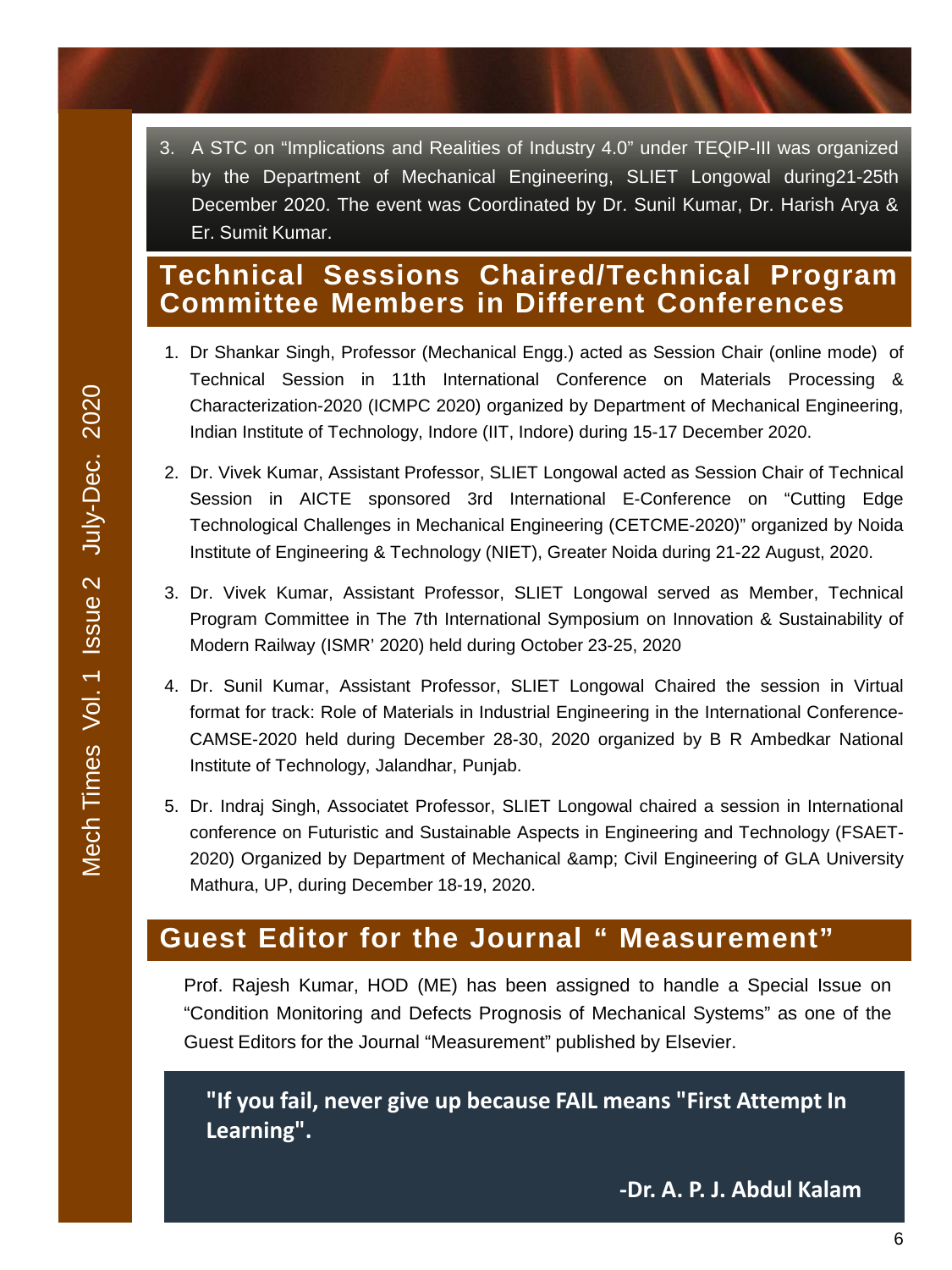# **Expert Lectures Delivered**

- 1. An expert lecture on "Condition Monitoring of Machine Elements and Structures" was delivered by Prof. Rajesh Kumar in the TEQIP-III Supported Short Term Course on "Computational and Experimental Studies on Failure of Materials" organized by Department of Industrial and Production Engineering, Dr B R Ambedkar National Institute of Technology Jalandhar during September 13-17, 2020.
- 2. Dr. Sunil Kumar, Assistant Professor, Mechanical Engineering Department, SLIET Longowal has delivered expert lectures in three different FDP/STC/STTP organized by National Institute of Technology Uttarakhand, SLIET Longowal and DIT University Dehradun, Uttarakhand in the month of July and August 2020.
- 3. Er. Surinder Kumar, Assistant Professor in the Mechanical Engineering Department, SLIET Longowal has delivered expert lectures in FDP/STTP organized by Vishwavidyalaya Engineering College, Lakhanpur, Ambikapur (Chhattisgarh) and another at SLIET Longowal during July and September 2020.
- 4. Dr. Rajesh Kumar, Professor and Head (Mechanical Engineering) delivered expert talk in Industry & Academia Conclave on The Future of Engineers: Opportunity and Challenges Today and Tomorrow; organized online by Punjab Engineering College, Chandigarh under TEQIP-III during December 10-12, 2020.
- 5. Dr. Sunil Kumar, Assistant Professor, SLIET Longowal trained Seventy-Five Students through online training in the field of "Robotics and Automation" during 1st Oct. to 14th Nov. 2020 in coordination with NPIU.
- 6. Dr. Sunil Kumar, Assistant Professor, SLIET Longowal delivered an expert talk in oneweek Faculty Development Program on "Tools and Techniques for Effective Research" held during December 14-18, 2020 organized by IKGPTU, Amritsar Campus.

Talent wins games, but teamwork and intelligence win championships." Michael Jordan

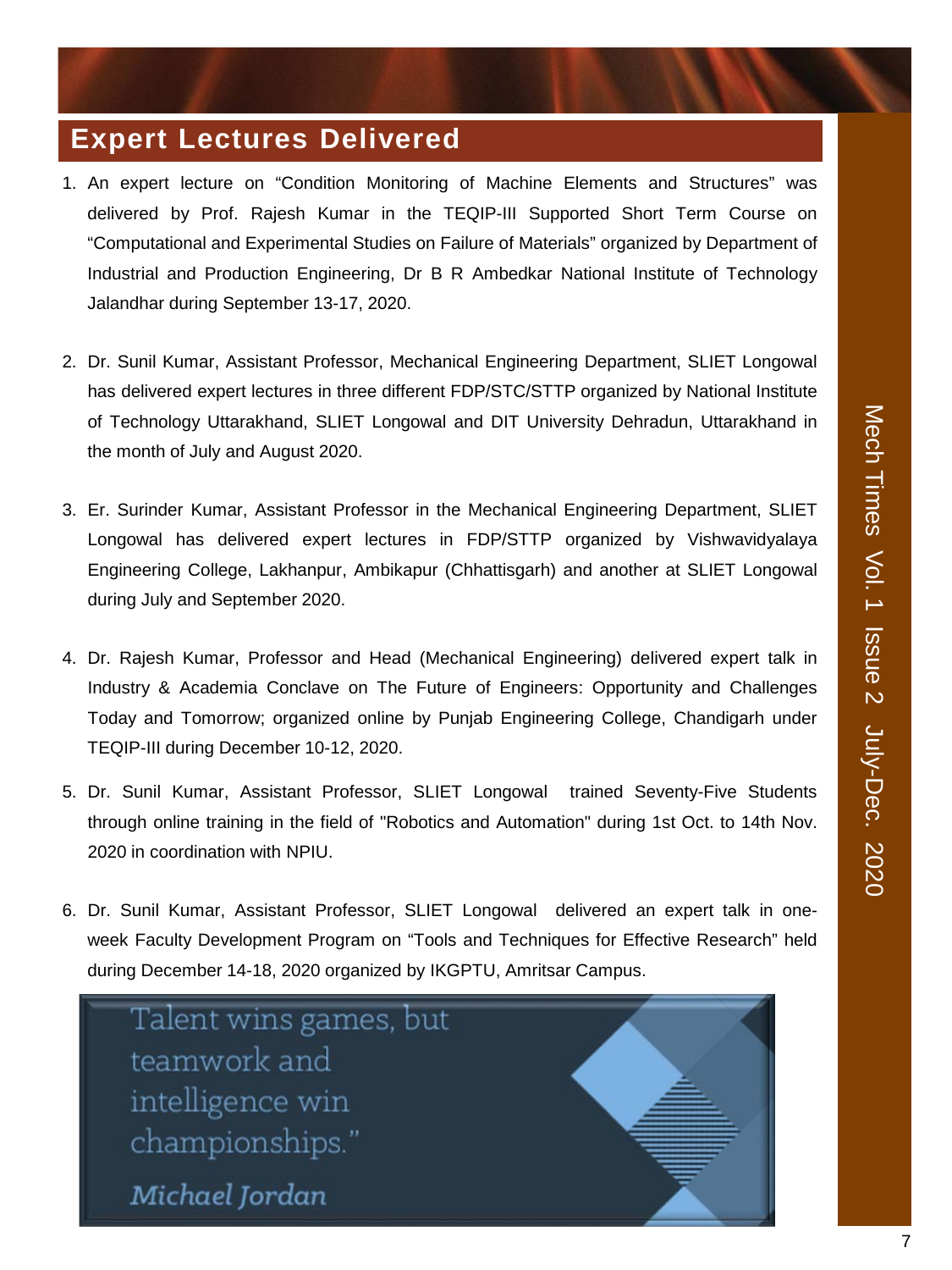# **Publications**

- 1. Bansal, Anuj, Deepak Kumar Goyal, Prabhjot Singh, Anil Kumar Singla, Munish Kumar Gupta, Niraj Bala, Jayant Kolte, and Gautam Setia. "Erosive wear behaviour of HVOFsprayed Ni-20Cr2O3 coating on pipeline materials." International Journal of Refractory Metals and Hard Materials 92 (2020): 105332.
- 2. Bansal, Anuj, Anil Kumar Singla, Vinay Dwivedi, Deepak Kumar Goyal, Jonny Singla, Munish Kumar Gupta, and Grzegorz M. Krolczyk. "Influence of cryogenic treatment on mechanical performance of friction stir Al-Zn-Cu alloy weldments." Journal of Manufacturing Processes 56 (2020): 43-53.
- 3. Bansal, Anuj, Jagtar Singh, and Harpreet Singh. "Investigating slurry erosion behavior of a hydro-machinery steel under various impingement variables." Materials Today: Proceedings (2020).
- 4. Singh, Maninder, and Shankar Singh. "Multi Objective Optimization of Electro Discharge Machining of Nimonic 75 Using Taguchi Based Grey Relational Analysis." Journal of Advanced Manufacturing Systems (2020).
- 5. Verma, Anmol Singh, and Shankar Singh. "Parametric optimization of silicon slicing using wire electro discharge machining." Materials Today: Proceedings (2020).
- 6. Kumar, Sunil, Gayatri Brahma, Prabhkiran Kaur, and Brijesh Kumar Gupta. "A case study on quality improvement of connecting rod assembly line using Six Sigma DMAIC cycle." International Journal of Six Sigma and Competitive Advantage 12, no. 2-3 (2020): 234-249.
- 7. Jayant, Arvind, Shweta Singh, and Tanmay Walke. "A Robust Hybrid Multi-criteria Decision-Making Approach for Selection of Third-Party Reverse Logistics Service Provider." In Advances in Production and Industrial Engineering, pp. 423-443. Springer, Singapore, 2020.
- 8. Jayant, Arvind, Anshul Agarwal, and Vaibhav Gupta. "Application of Machine Learning Technique for Demand Forecasting: A Case Study of the Manufacturing Industry." In Advances in Production and Industrial Engineering, pp. 403-421. Springer, Singapore, 2020.
- 9. Singh, Sumeet, Jastej Singh, and A. S. Shahi. "Investigation on Aging-Induced Degradation of Impact Toughness and Corrosion Performance of Duplex Stainless Steel Weldment." Transactions of the Indian Institute of Metals 73, no. 11 (2020): 2747-2765.
- 10. Malhotra, Dikshant, Amandeep S. Shahi, and Kamal Gupta. "Effect of GTAW remelting on the corrosion performance of AISI 316L cladding." Materials and Corrosion 72, no. 1- 2 (2021): 141-153.
- 11. Mann, Harjeet S., and Pradeep K. Singh. "Energy recovery ducted turbine (ERDT) system for chimney flue gases-A CFD based analysis to study the effect of number of blade and diffuser angle." Energy 213 (2020): 118501.